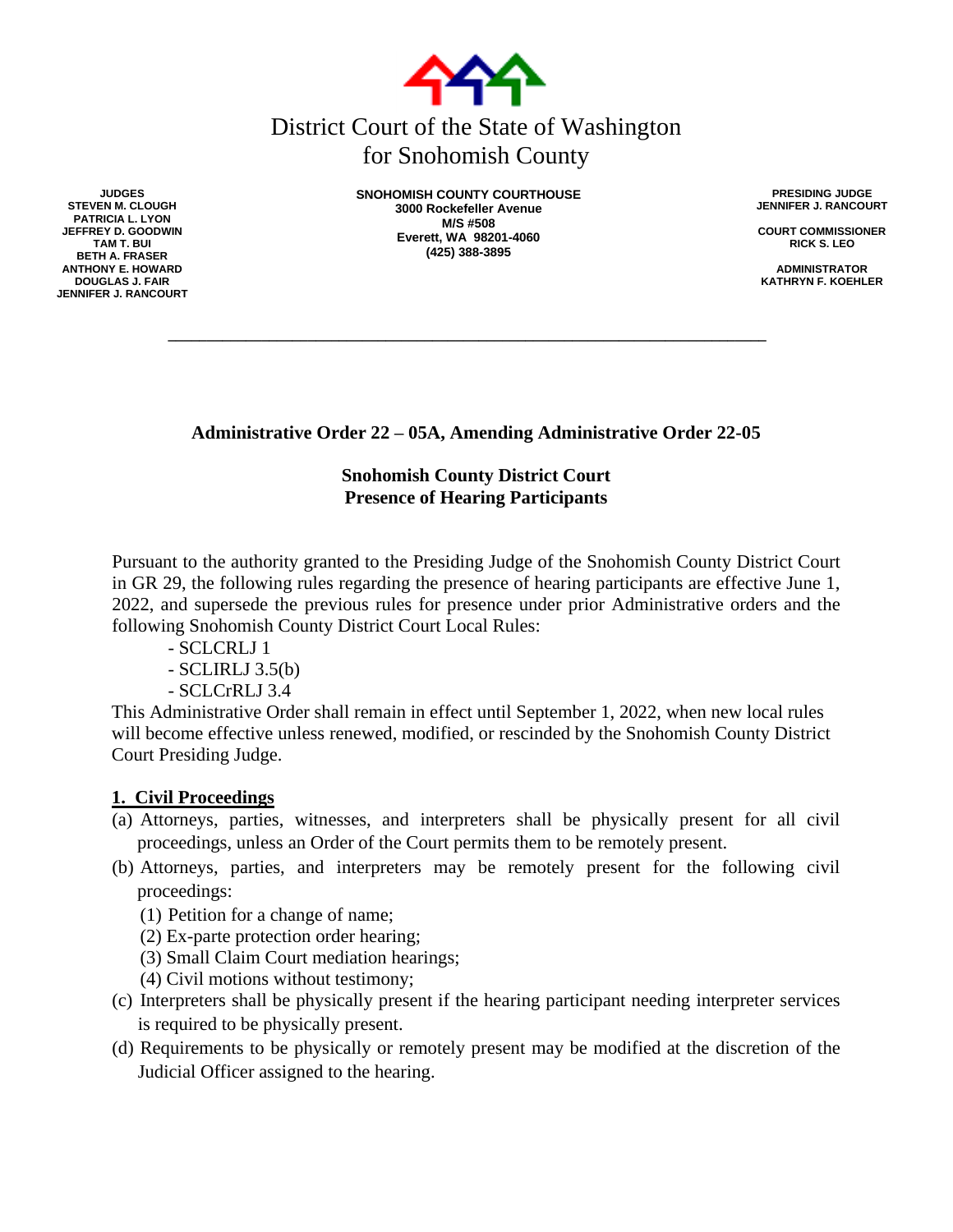#### **2. Infraction Proceedings**

- (a) Attorneys, parties, and witnesses may be remotely present for mitigation and contested infraction proceedings.
- (b) Interpreters shall be physically present if the hearing participant needing interpreter services is required to be physically present.
- (c) Requirements to be physically or remotely present may be modified at the discretion of the Judicial Officer assigned to the hearing.

#### **3. Criminal Proceedings**

(a) Pursuant to CrRLJ 3.4(d), the court finds good cause to require the defendant to be present for the necessary hearings listed below. Unless required to be physically present under (b) of this Order, the defendant may be physically or remotely present.

(1) Compliance hearings pursuant to RCW 10.21.055 and RCW 9.41.800. Compliance with these statutes is a condition of release set by the Court and verification of timely compliance with these statutes has public safety implications. Non-compliance will result in review of release conditions. A defendant failing to comply with release conditions is subject to modification of release conditions and revocation of release on personal recognizance. Defendants have a due process right to notice and a hearing before any revision of release conditions. CrRLJ 3.2(j). The Court cannot properly conduct a hearing pursuant to CrRLJ 3.2(j) if the defendant is not present.

(2) Modification of Release Conditions Pursuant to CrRLJ 3.2(j). A defendant has a due process right to be advised of the allegations related to modification of release conditions and to have a hearing regarding those allegations. The Court cannot properly conduct a hearing pursuant to CrRLJ 3.2(j) if the defendant is not present.

(3) Trial Confirmation Hearings. The Court must manage the jury trial caseload and Trial Confirmation calendars. Leaving continuances and confirmation of cases to the assigned trial date would unreasonably congest the Trial Call calendar, preclude the Court from determining the need for jurors, impede the timely commencement of trials for that term, and prevent the Court from fulfilling the responsibility to protect the time for trial rights of the parties. Cases confirmed for the assigned trial date at Trial Confirmation require the parties to submit a Trial Confirmation Order. The order affirms that discovery has been completed, necessary pre-trial motions have been resolved, witness interviews have been completed, the defendant confirms availability for the trial term, and the matter is ready to proceed to trial. The Court cannot properly assess the readiness of the parties to proceed to trial if the defendant is not present.

(4) Probation Review Hearings. A defendant has a due process right to be advised of the allegations of non-compliance with probation conditions, to have a hearing regarding the allegation and to require the prosecutor to prove the allegations of non-compliance. The Court cannot properly conduct a probation review hearing if the defendant is not present.

(b) The defendant, defense counsel, witnesses, and interpreters shall be physically present for the following hearings:

(1) Arraignment, unless waived pursuant to CrRLJ  $4.1(g)$ ;

(2) Evidentiary Motions;

(3) Guilty Plea, Entry of Deferred Prosecution, or Entry of Stipulated Order of Continuance;

(4) Sentencing;